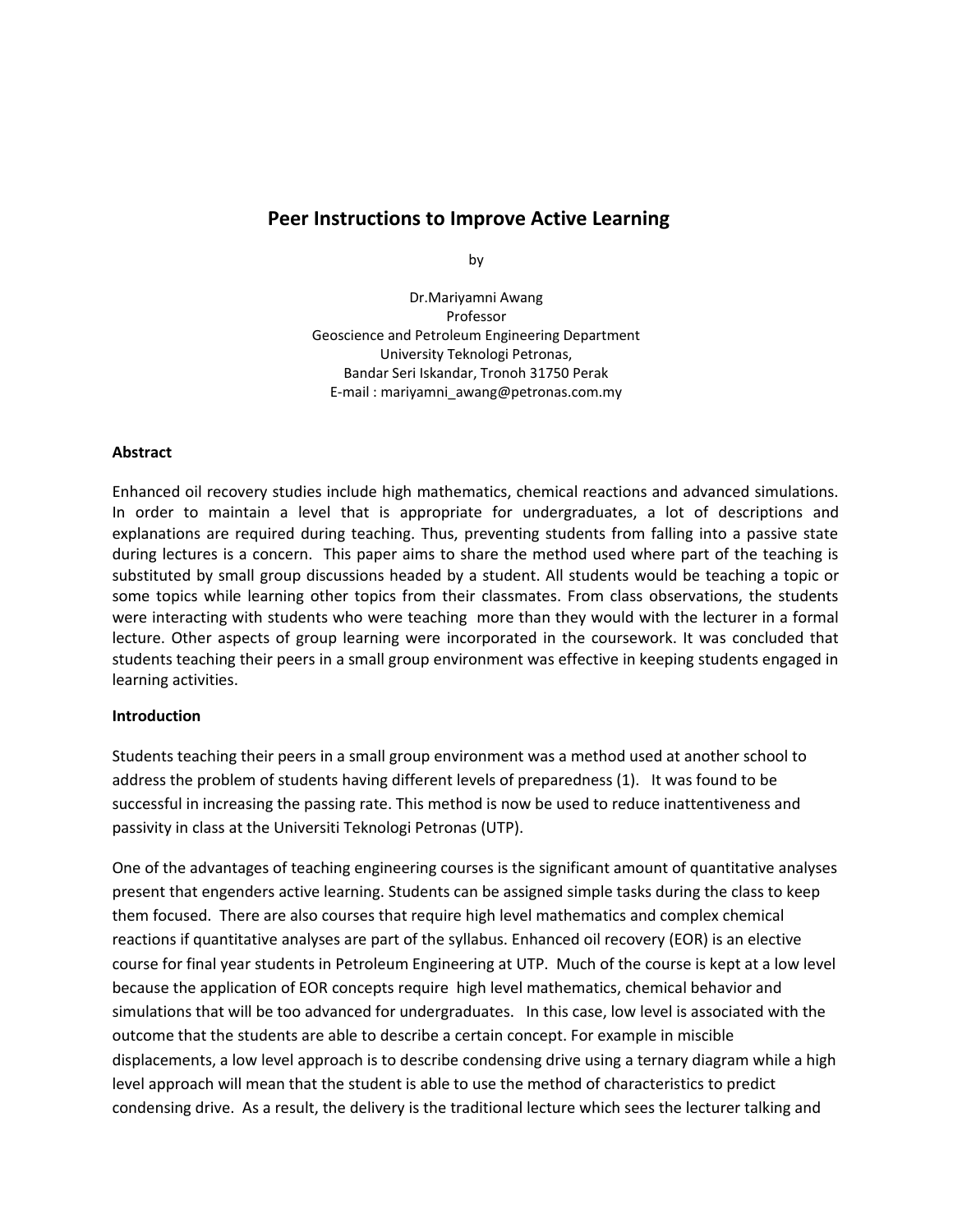the students listening passively. While this method is effective for the first 15 or 20 minutes of the lecture for almost all students, very few seemed to be engaged for a longer period.

This paper aims to share the method used where part of the teaching is substituted by small group discussions headed by a student. Several steps are taken to maintain the standard of learning. Quizzes and assignments are also used to introduce new concepts in place of lectures. E-learning is also extensively used.

## **EOR Course**

The course is offered in the first semester of the final year of the undergraduate petroleum engineering programme. A student who has passed a basic petroleum engineering course (such as principles of reservoir engineering course or reservoir rock and fluid properties course) is sufficiently prepared for this course. He or she is able to explain oil recovery, common rock properties and fluid properties. The processes in EOR consist of injecting a fluid or several fluids into a well which will, hopefully, push oil out into the producing well. Considering that the injected fluid can range from water or air to complex polymer, surfactants and alkalis, and crude oil has more than 100 components, then predicting the behavior and results of these displacement processes are challenging.

The course at UTP covers a whole range of EOR processes. More time is spent on water flooding since it is used in most oil production operations. The commonly used frontal displacement theory is derived and applied. Students learn to use several prediction methods. Steam flooding is also a major EOR method. Students are taught to predict oil recovery by steam flooding using equations, without deriving these equations because EOR is a low level course. Choosing a process for a particular field falls under the screening process in which various reservoir conditions and engineering limitations are considered. The students require a lot of information before they are able to choose an appropriate EOR method. Recovery mechanisms are physical phenomena that occur in the reservoir causing oil to be produced. As a very important factor in EOR, recovery mechanisms require extensive explanation and qualitative description.

In general, a lot of descriptions and explanations are required of the lecturer and thus, preventing students from falling into a passive state during lectures is a concern.

## **Active Learning**

Many papers on engineering teaching and learning are available in literature (2). The types of learning and the implementation of each type are just as numerous (2). One of the major concerns is to get the student involved in learning rather than being taught or the well-known phrase of being 'spoon-fed'. Another concern is the need for students to work effectively in a group. Consequently, we read about cooperative learning, problem-based learning, inductive learning and numerous other learning methods which sometimes seem to be variants of one another.

In this paper, active-learning is used to refer to students learning by being taught by their peers in class as opposed to being taught by a lecturer. All students would be teaching some topic or topics while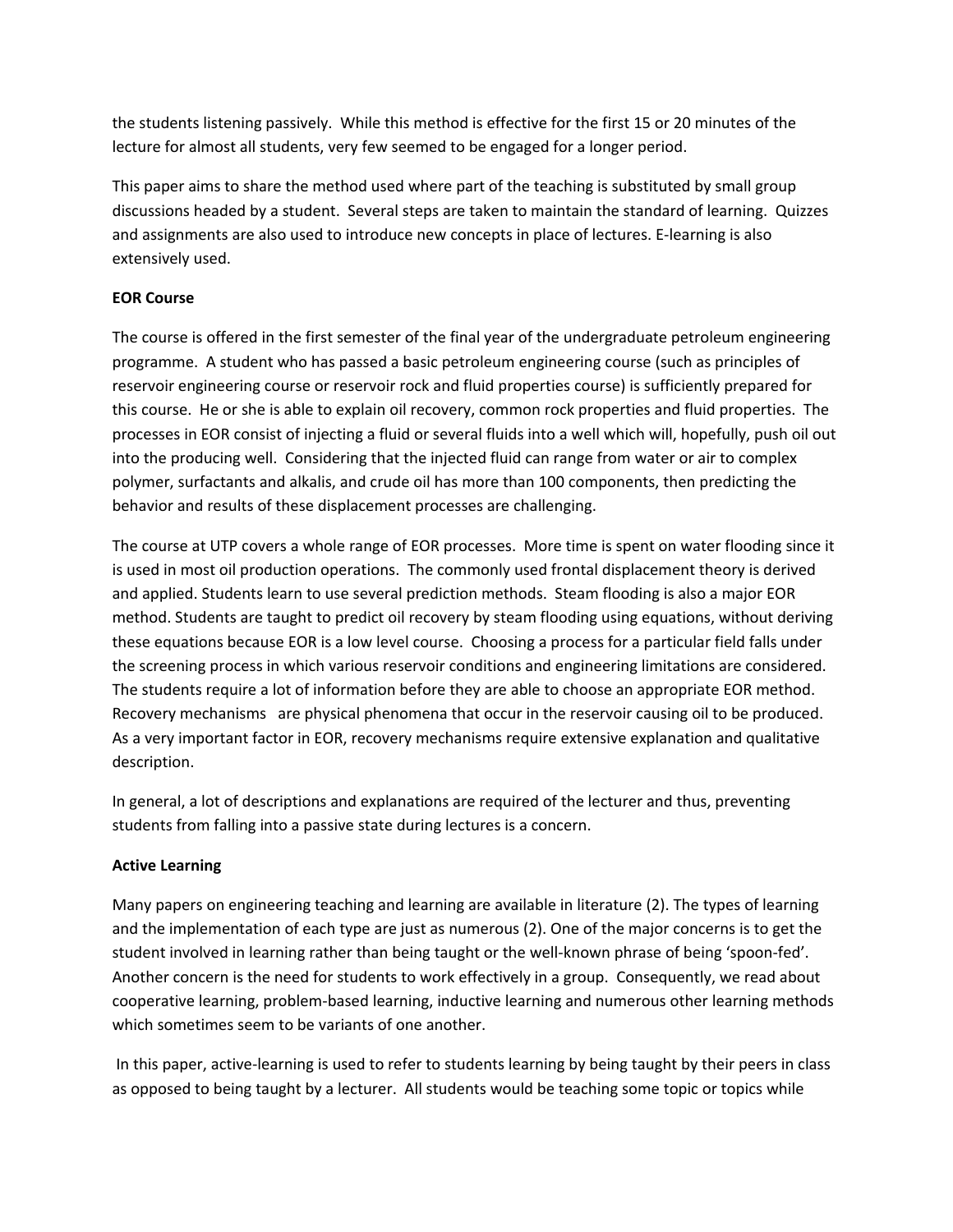learning other topics from their classmates. Rotation of roles in learning and teaching is different than cooperative learning as defined in literature (3). Students are being taught by a classmate in small groups of four instead of a class. In this environment, it is hoped that students are learning better since they are kept engaged during the class. Teaching also forces a student to increase his or her comprehension and skills. The main aim is to reduce the opportunity for the students to doze off or allow their mind to wander during class hours. Therefore, several activities are conducted by the students in learning EOR. Nevertheless, the final yardstick of learning is still the traditional, exams, quizzes, assignments and projects.

## **Learning and Teaching Activities**

Unlike many engineering classes at UTP, the EOR course has only 20 students. The huge class problems that faced many lecturers are absent (4). UTP students also went through a stringent screening before being admitted, especially to the Petroleum Engineering programme. They, therefore, have similarly high academic abilities and the pace of teaching or learning can be uniform (1). The course is being offered for the first time and no comparison can be made with those of previous years. A survey of students' opinions and in-class observations are used to assess the effectiveness of the method employed.

For any topic, the lecturer started teaching by delivering the basics and also the overall arrangement of the subject matter. It allowed the students to gauge the depth and breadth that they were expected to learn. Students were divided into groups of four, which had been found to be an ideal number from the lecturer's observations over years of teaching. The contents of a particular topic were divided among the groups , depending on the complexity. A smaller subtopic was assigned if more work was required. During the lecture hour, the group that was assigned a particular subtopic would then appoint each member to teach one group. This means the number of members in each group should be at least equal to the number of groups to be taught.

In order to guide the students, several steps were taken. Several textbooks were chosen as references and students prepared their notes using those text and other necessary additional references. Notes were vetted by the lecturer before the teaching sessions. The outcomes of the topics were given. Reviewed notes, which incorporated lecturer's suggestions, were posted on the E-learning page after the class. Students were always assigned a task at least a week before their session. The teaching session usually took up about 40 minutes.

However, it should be emphasised here that about forty percent of course was taught by the lecturer.

## **Course work**

Although a course work such as assignments, quizzes etc . is not peculiar to active learning, the assignments and a project were designed to encourage group work. In each of the four assignments, group questions were included in addition to questions that all students must attempt. The EOR field project was assigned as a class project. Sixty percent of the project marks was allocated to group work and the rest to individual contribution which was monitored using the Moodle E-learning journal option.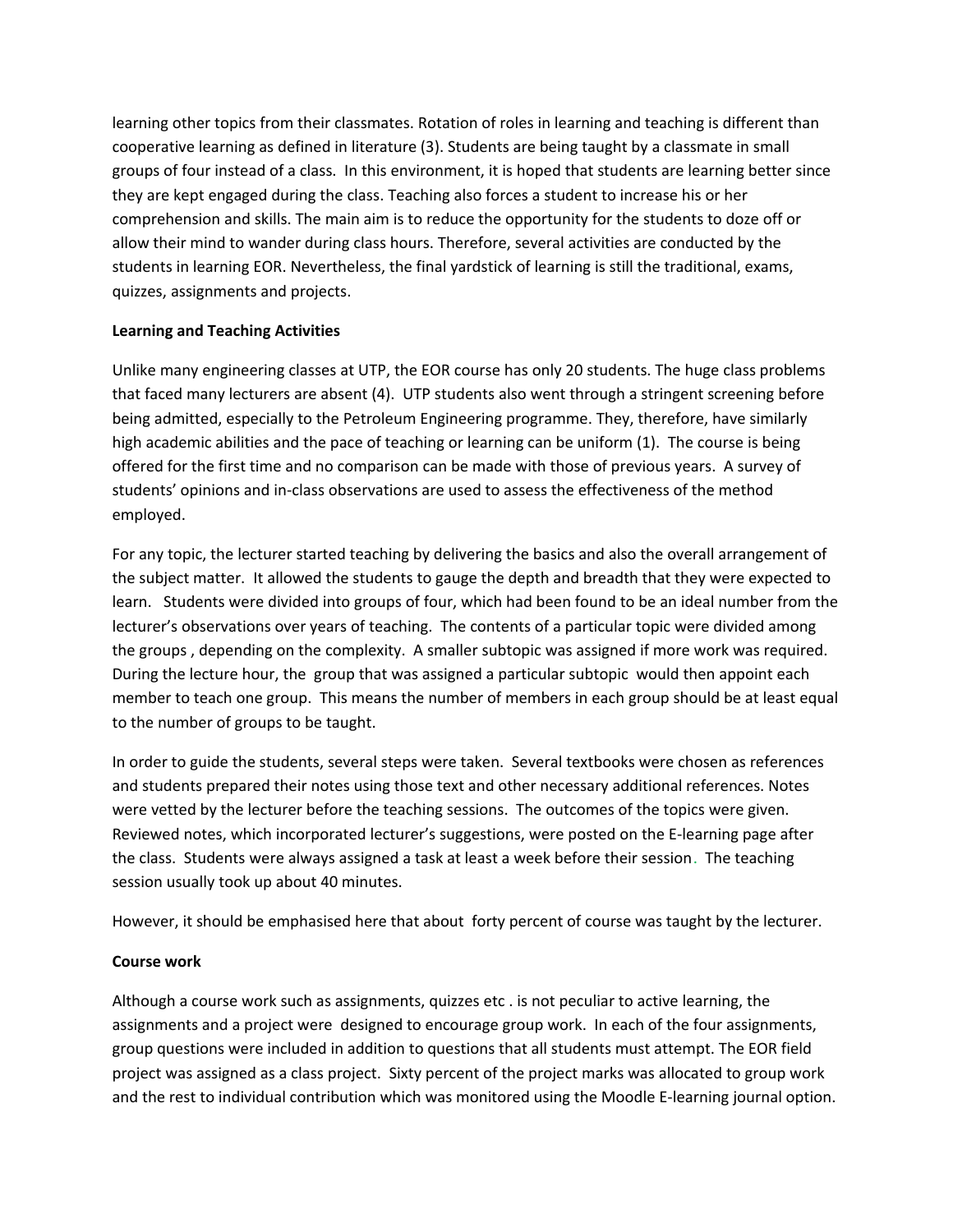#### **Class Observations**

A major improvement over conventional lectures was that the students were interacting with each other during all of the teaching sessions. It was observed that not all in the group were actively participating every time. One or two students in the class seemed as passive and inattentive as in normal classes; however at the end, each one had gone through three teaching sessions, which means he or she had gone through some form of active participation. In a normal lecture delivered by the lecturer, it was unusual to have more than two or three questions per class despite promptings for questions. This could be due to the small group presentation where the students felt more comfortable questioning a classmate. There was also a possibility that the students might have had reservations about the ability of their peers. This aspect will be raised in the coming end of semester survey. A more responsive and lively reaction than normal was observed in class when the lecturer reviewed the material covered in the student sessions

Earlier in the semester, the students did not seem to have much confidence in the material taught by their peers. The lecturer was asked a few times to confirm the material presented during the first session. It was necessary for the lecturer to ask them to refer to the text books for confirmation so that the teaching student and the learning students were able to develop confidence in using references. The lecturer only intervened when some answers were not available in the recommended references. In the beginning, there were arguments on basic terms that were taught in the previous semesters. The lecturer again had to intervene by keeping them focused on the current topic and any arguments on basic information should be settled after the class. As the sessions progressed, the students were addressing their questions to the teaching student as well as holding discussions with other members.

#### **Results of Survey**

The survey in the appendix was given before the mid-semester break and one round of teaching sessions had been completed. Even though only 11 students out of 20 responded, some idea of what students thought was useful for improving the method for next semester.

The survey was designed to assist in improving the current method plus planning for future application. It was not meant to be a statistical study since the number of students was small. The opinions of the students were sought through indirect questions. For example, the students' satisfaction with the effectiveness was questioned by asking if they became more interested in the subject matter before and after the teaching sessions . They were also asked if the learning sessions (taught by other groups) assisted them in answering the mid-semester test. This approach has been found to be necessary since lecturers are usually assessed by students with questions such as ' Are the lectures clear?', 'Are the presentation well –designed?'. These ratings had never been helpful to the author in improving teaching.

The results showed that the students were generally satisfied with the way the course was conducted except for the assessment method. An important result was that all but one student found their interest in the topic had increased after the teaching as well as the learning sessions as shown by the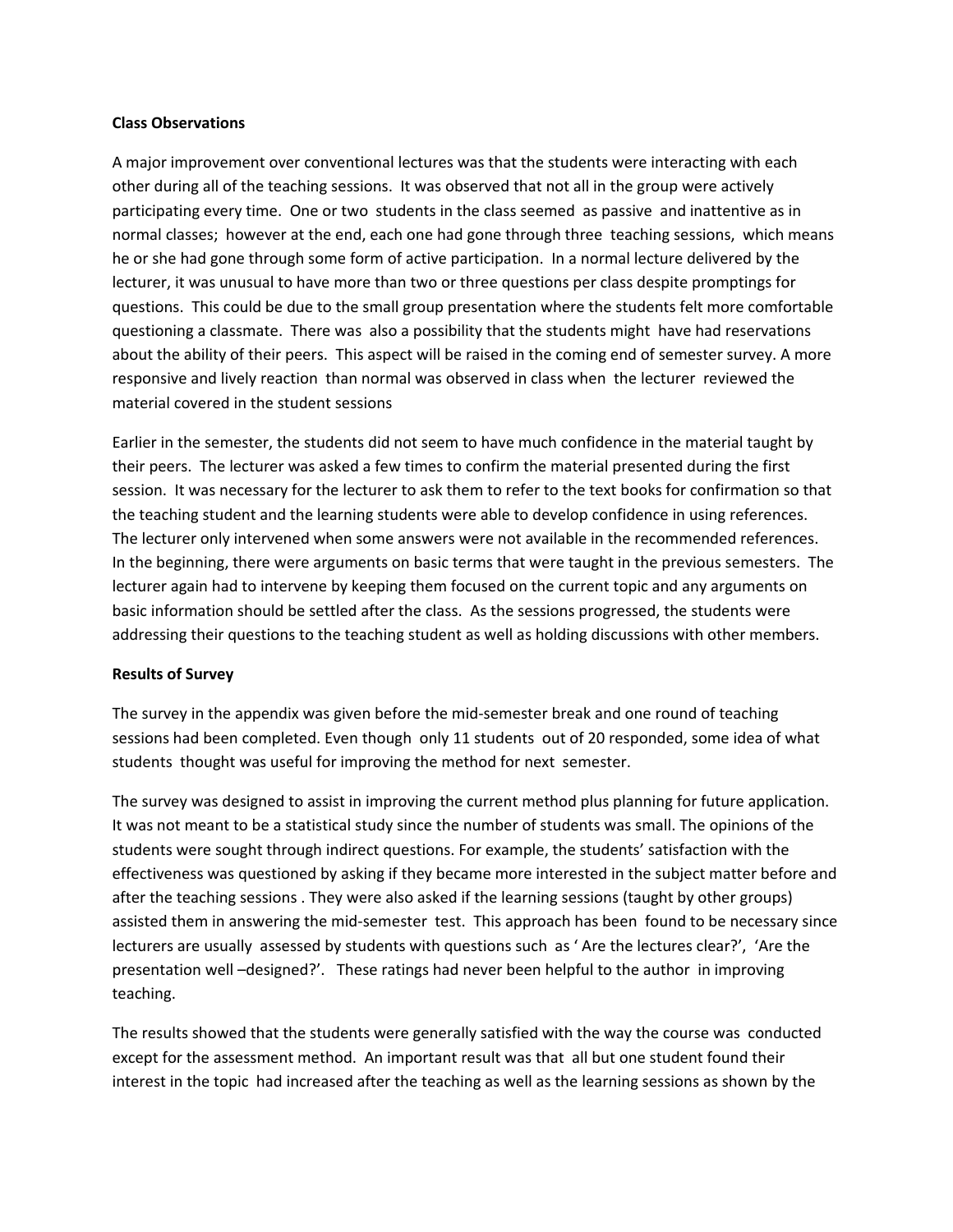effectiveness score. One student was unsatisfied with the effectiveness of the course, the preparation time as well as personal benefits.

One student found his/her topic long and complex. This factor will be looked into in the next semester. The division of topics may be revised. They were satisfied with the implementation and preparation load. Seven students wanted the teaching sessions to be assessed by the lecturer, two by their peers and two by no one. This response was considered an 'unsatisfied' result. Comments in the survey indicated that more than half of the respondents wanted more involvement of the lecturer either by over-viewing the teaching sessions or explaining the outcome in greater details. Two were happy to be allowed to acquire knowledge themselves or in their words 'study like university students'.

## **Analysis**

From observations and survey results, the peer instruction mode used was satisfactory for most students( who responded) in the EOR class. They have not experienced this form of teaching in any of their classes, either in this semester or in earlier years. It is understandable that they wanted more lecturer involvement in their teaching sessions. However, to their credit, most of them were open to this method which required more effort from them during the semester. Their mid-semester test results showed that 19 students received 66% to 100%. Some tweaking is necessary for future application. One method in consideration is to give a reading assignment before each topic as an introduction to the topic. The reference materials may be compiled into one volume so that they will know that they are presenting the sanctioned information.

For larger numbers of students, this method is still workable. For example if there are sixty students, there can be fifteen groups; each one having four students. Since the number of students from the teaching group must be equal to the number of learning groups, it is necessary to assign three groups, i.e. twelve students to teach one subtopic. The lecturer may need to be more involved in synchronising the notes before each session since now there are twelve students who need to synchronise what they teach instead of the four students in the EOR course. The lecturer may also need to teach a bigger percentage than for a small class so that all students are instructed on the same materials. Interspersing formal lectures with student teaching sessions or vice versa is a way to maintain student interests.

## **Conclusions**

In conclusion, introducing peer instruction in class has reduced the inattentiveness and passivity among students. They had more practice to interact in groups, and so far their grades had been good. This method had worked for these students since the class was small and being from a highly select group , they were a motivated group of students. It is expected to work with bigger classes, albeit with modifications.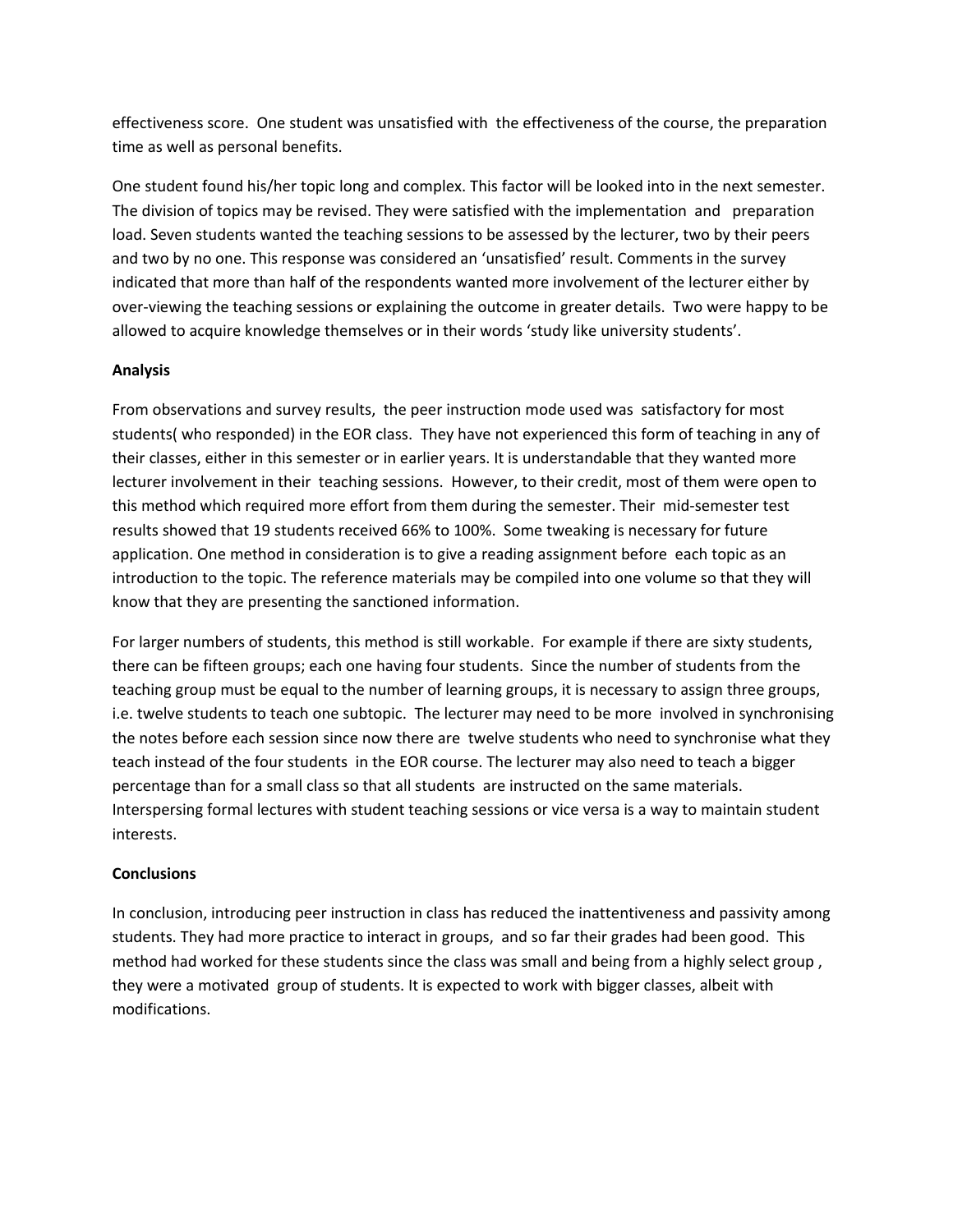## **References**

- 1) Awang. M, Cooperative Learning in Reservoir Simulation Classes: Overcoming Disparate Entry Skills , J. Sc. Edu. and Tech., Springer, Netherlands, Vol 15, No.3-4/October, 2006
- 2) Felder R.M and Silverman L.K, learning and teaching Styles in engineering education, Engr.Edu, American Society of Engineering Education, 78(7), 674-681 (1988)
- 3) Smith, K.A, Cooperative learning**:** effective teamwork for engineering classrooms, Proceedings Frontiers in Education Conference, v 1, p 208-213, 1995
- 4) Smith K.A., Enhancing large classes with Active and cooperative learning, 10 th Annual Summer Institute on College Teaching and Learning, Michigan State University, USA, August 2005

## Appendix

### Summary of Results

|                                              | Questions                                                                                                                                              | No. of students responded (Total<br>students=20) |              |          |
|----------------------------------------------|--------------------------------------------------------------------------------------------------------------------------------------------------------|--------------------------------------------------|--------------|----------|
|                                              |                                                                                                                                                        | a)                                               | $\mathbf b$  | c        |
| Equitable and<br>appropriate<br>distribution | My group was assigned a topic<br>that was a) more difficult or b) as<br>difficult or c) less difficult than<br>others                                  | $\Omega$                                         | 11           | $\Omega$ |
|                                              | The ideal group size is a)2-3 or<br>b) 4-5 or c) $>5$                                                                                                  | 0                                                | 11           | 0        |
|                                              | My group's topic was a) long &<br>complex or b) theoretical or c)<br>applied                                                                           | $\overline{2}$                                   | 8            | 1        |
| Adequacy of<br>preparation                   | The amount of time that my<br>group had spent on preparing<br>the topic ( $hrs/person$ ) was $a$ ) <2<br>or b) $3$ or c) > $4$ hrs                     | 4                                                | $\mathbf{1}$ | 6        |
|                                              | We could have performed better<br>in our teaching session if we had<br>a) more instructions or b) less or<br>c) zero instructions from the<br>lecturer | 11                                               | $\Omega$     | $\Omega$ |
|                                              | Outcomes on the topics from the<br>lecturer were a) confusing or b)<br>not necessary or c) useful                                                      | 1                                                | 0            | 10       |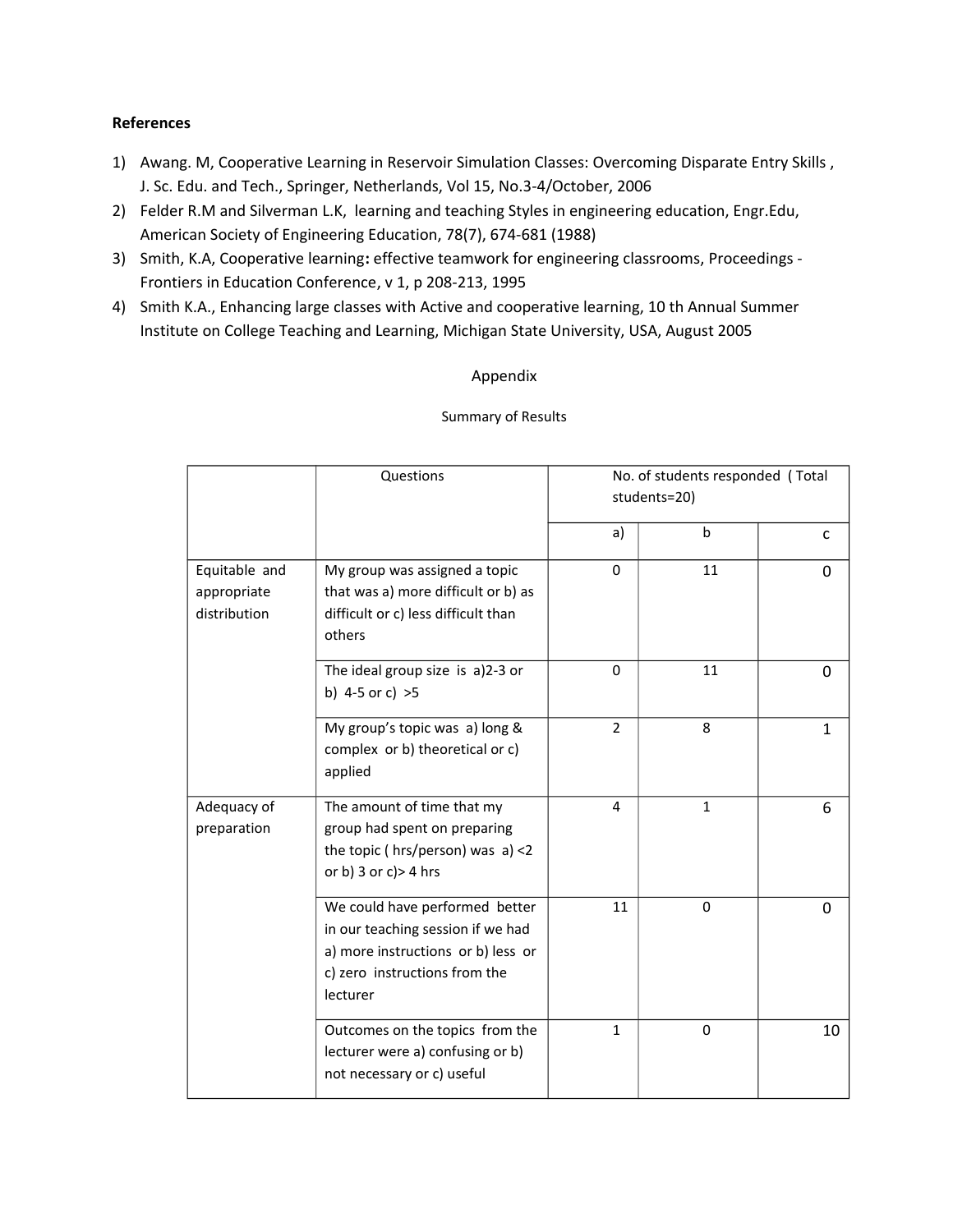|                                            | Suggestions by the lecturer on<br>notes that we prepared were a)<br>confusing or b) not necessary or<br>c) useful                                                 | $\mathbf{1}$ | $\boldsymbol{0}$ | 10 |
|--------------------------------------------|-------------------------------------------------------------------------------------------------------------------------------------------------------------------|--------------|------------------|----|
| Effectiveness of<br>the learning<br>method | Other group members<br>approached me for more<br>explanation after my teaching<br>session was a) 1 or b) 2-3 or c)<br>4 persons                                   | 3            | 8                | 0  |
|                                            | The maximum amount of time<br>that I had to spend on a topic<br>after a learning session was a)<br>>4 or b) 2-3 or c) 1 hr (s)                                    | 2            | 8                | 1  |
|                                            | The number of groups that<br>satisfactorily performed as<br>instructors were a) 1 or b) 2-3 or<br>c) > 4                                                          | 0            | 3                | 8  |
| Personal benefits                          | On the average, my interest in a<br>topic a) decreased or b)remained<br>the same or c)increased after<br>being taught by other groups                             | 0            | 3                | 8  |
|                                            | On the average, my interest in a<br>topic a) decreased or b) remained<br>the same or c) increased after<br>teaching other groups                                  | 0            | $\overline{2}$   | 9  |
|                                            | The material taught by the other<br>groups helped me in answering a)<br><25 % or b) 25-50 or c) 50-75% or<br>d) >75% of the quizzes and<br>midterm.               | 1            | 6<br>4           | 0  |
|                                            | When my peers were teaching, I<br>usually paid attention for about<br>a) < $\frac{1}{4}$ or b) $\frac{1}{2}$ - $\frac{3}{4}$ or c) > $\frac{3}{4}$ of the<br>time | 0            | 3                | 8  |
|                                            | This approach a) decreased or<br>b) unchanged or c) increased my<br>skills in dealing with group work                                                             | 0            | $\mathbf 0$      | 11 |
| Overall<br>implementation                  | My approval rate on peer<br>instruction as implemented in<br>class is a) <50 % or b) 50-75% or                                                                    | 0            | 7                | 4  |